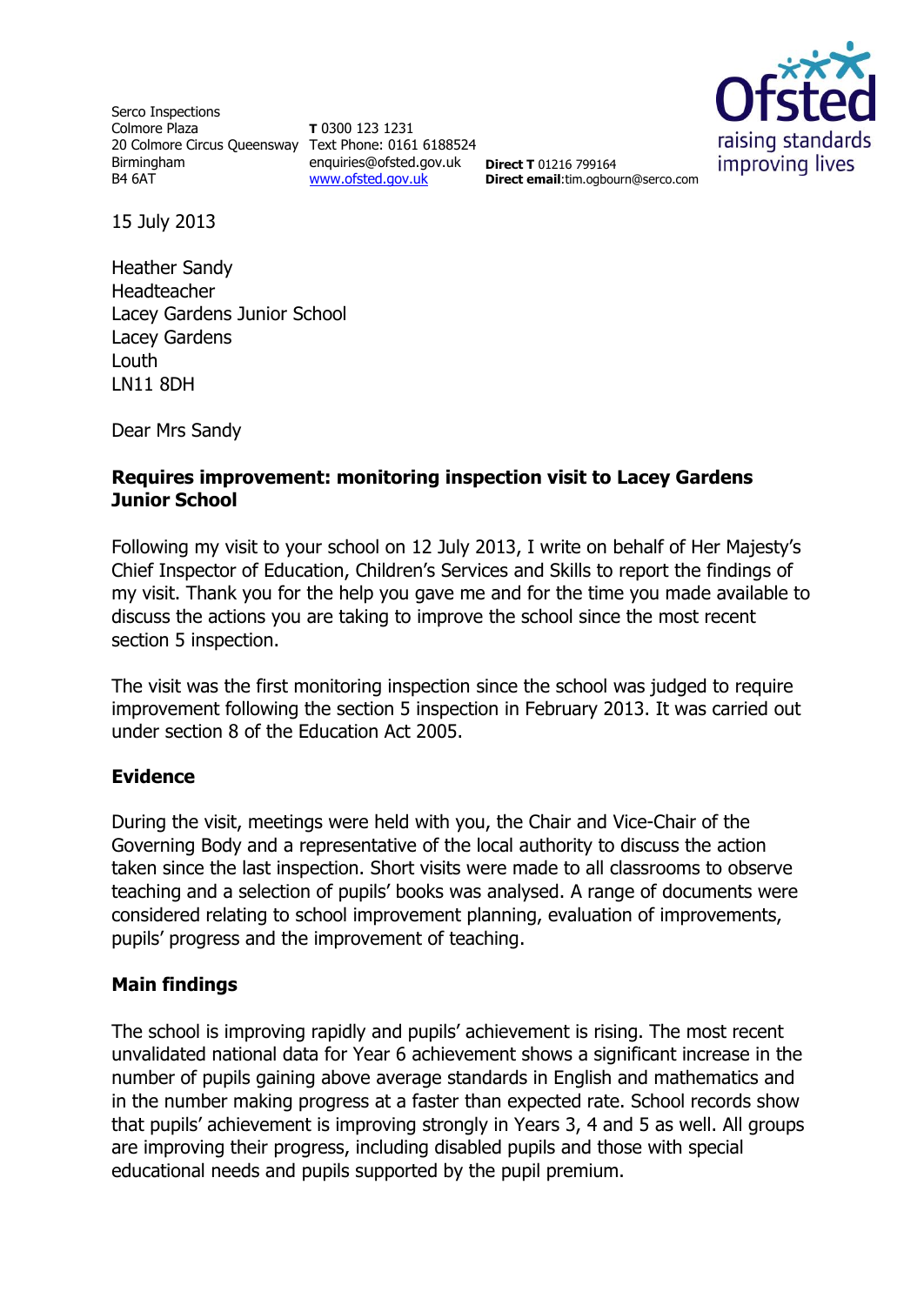

Outcomes for all pupils are better because senior leaders have maintained the rapid rate of improvement in teaching that was reported as beginning in the previous inspection. The most significant improvement has been made in relation to the recommendations of the previous inspection. As a result, teachers have much clearer information about the levels at which their pupils are working and how lessons need to be planned to help them achieve higher levels. Marking provides much more constructive guidance and pupils are given the opportunity to apply this to their work.

Pupils' attendance, which was judged to be low in the previous inspection, has improved considerably. This is because of better guidance to pupils and parents and the consistent application of imaginative rewards and sanctions, for example the school kitchen staff baking a cake for the class with the best attendance of the week.

The quality of provision is improving quickly because you introduce new methods with clear guidance to colleagues and in a way that convinces them of the benefits to pupils. As a result of your very effective leadership style, teachers are well motivated to improve their classroom practice and your sharply focused 'rapid improvement plan' is indeed bringing about improvements rapidly.

The Governing Body makes a very strong contribution to the pace of improvement. They have a well-planned and systematic approach to gathering evidence for the impact of new methods, evaluating them and discussing with school leaders how they might be further improved. A particular strength in their work is the way they ensure that new methods will have the strongest possible chance of improving pupils' outcomes, for example, they used research into the use of pupil premium funding to ensure that the school only adopted strategies that had been highly effective elsewhere.

Senior leaders and governors are taking effective action to tackle the areas requiring improvement identified at the recent section 5 inspection.

Ofsted will carry out a second visit to ascertain that the rapid pace of improvement is maintained and that the school is ready for its next section 5 inspection.

## **External support**

Local authority officers systematically review the school's progress and have a clear understanding of its strengths and weaknesses. On the basis of this, they provide useful guidance and training to senior leaders and governors. You feel well supported by the local authority. You have particularly benefitted from their 'excellence in leadership' programme which enables you to receive guidance from an experienced headteacher about matters directly relevant to your own school's needs.